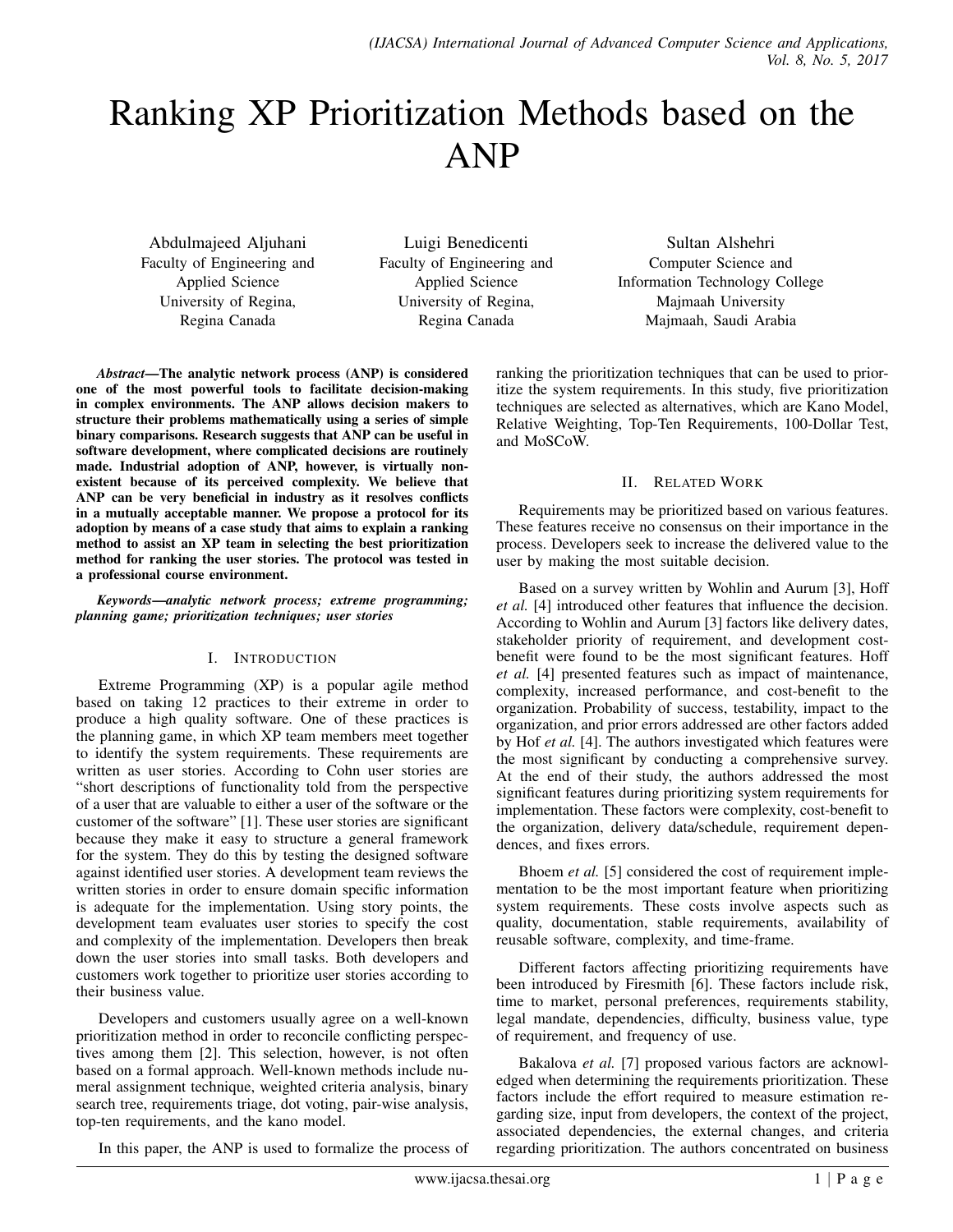value, negative value, and risk estimated by the user for the prioritization criteria.

Patel and Ramachandran [8] ranked user stories based on market value, business risk, business functionality, customer priority, core value, and implementation cost. While Wieger [9] prioritized the requirements importance according to risk associated with the implementation, the system benefits, technical cost, and penalties.

Carlshamre *et al.* [10] discussed requirement interdependencies by conducting a deep study. The authors presented the requirement interdependencies within various sets of requirements. The findings showed that 20% of the requirements are responsible for more than 70% of the interdependencies. The authors also addressed that requirement interdependencies should be considered the most important factor when prioritizing requirements.

#### III. METHODOLOGY

The main objective in this research is to investigate how the analytic network process might be used to rank XP prioritization methods. The case study methodology, which is explained in [11], is the chosen research methodology.

The following research questions provide more focus for the research case study:

- 1) *How can the ANP assist in ranking the prioritization techniques in order to prioritize user stories?*
- 2) *How does the ANP influence the development team's communication and productivity?*

Moreover, the study propositions are as follows:

Proposition 1: *The ANP catches significant criteria and alternatives that have effect in ranking XP prioritization methods. Also, the results of using the ANP display the order of alternatives and criteria based on their importance.*

Proposition 2: *The ANP includes creative debate and enhances team communication.*

Proposition 3: *The ANP clears up conflict perspectives between the development team within the ranking process.*

After determining the study propositions, the criteria for interpretation for the findings should be determined as well [4]. When the final findings are analysed, these findings are compared to the initial propositions to decide if they match each other or not. Therefore, the criteria for interpretation are:

 $P1$ 

- *Researches exhibit that for ranking requirements prioritization methods, ANP introduces the criteria and alternative clusters and their level of relation.*
- *The ANP's findings are displayed precisely with an order for both alternatives and criteria.*

P2:

• *Evidence shows that applying the ANP in planning game practice is simple and understandable.*

• *Evidence shows that ANP helps in create a debatable environment between the development team, which aids to share more knowledge.*

P4:

• *Evidence indicates that ANP aids to hear everyone's voice in the team and clears up conflict perspectives between the development team in the ranking process.*

From the above questions, we derived the units of analysis for our study. The main objective is ranking various XP prioritization methods that can be applied to prioritize user stories. Appropriately, evaluating and ranking are two units of analysis. Another is the participants' perspective of the ANP benefits in each practice. Therefore, the design of this case study includes multiple cases, embedded with multiple units of analysis. The logic linking of the collected data to the study propositions is shown at the end of this paper.

# IV. DATA COLLECTION AND SOURCES

At the beginning of each use for the ANP in extreme programming, we identified the criteria influencing the ranking process and assisting to investigate the ANP ability and advantages. Data was collected from searching previous studies and literature review. As well, data triangulation is adopted in order to increase the validity of the study.

The major data source of this research is an extreme programming project, conducted during the winter semester of 2016 at the University of Regina. The data sources in this research are:

- Questionnaires given to the students during the development of the XP project.
- Archival records, such as study plans, from the students.
- Comments from the customer.
- Open-ended interviews with the students.

# V. CASE STUDY

The case study was conducted during a 12-week Winter 2016 semester at the University of Regina. Several studies, like [12], [13] and [14], addressed that the suitable XP team size is between three and seven members. Moreover, Ambler [15] emphasized that the success of agile project is 83 % with team size less than eleven members, and the percentage goes lower with increasing the team size for more than eleven people [15]. The major cause of this reducing in the success percentage is regarding to communication lack or misunderstanding with the large team size. Therefore, we had 12 graduate students from the University of Regina, and one additional participant, a client, who were included in this case study. These students had intermediate knowledge of extreme programming process and practices, and different programming levels. The majority of these students was part of a professional program, meaning that their graduate degree was part of their professional development and that they had previous employment experience in the software industry. Some of these students were continuing to work part-time. The participants' backgrounds included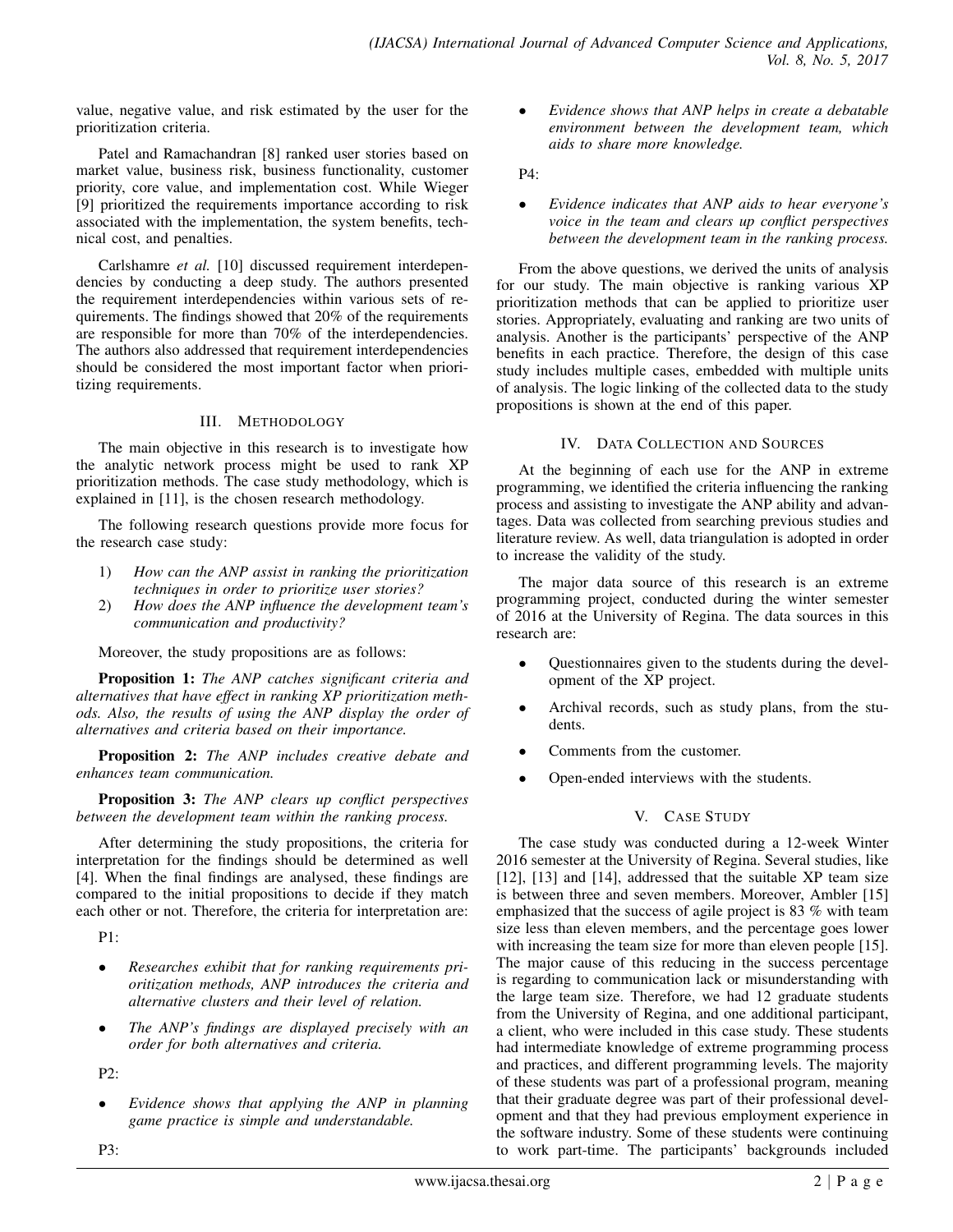various programming languages such as C++, Java, and PHP. The participants were organized into two teams, the first team used the ANP method in order to make their decisions in the mentioned areas, and the second team followed the traditional XP method. Both teams were asked to develop a project called "Professors' Availability Managing System" complete with a set of requirements. The project was developed in 5 iterations, allowing two weeks for each. At the end of the project, the two teams implemented all system requirements. The participants were asked to evaluate all user stories in each prioritization technique before using the ANP in order to rank them. Assistance materials that focused on planning game practices were given to the participants in order to ensure their understanding. These materials involved prioritizing user stories, writing user stories, and making programming commitments. The ANP team was given white papers, several presentations, and other important materials about the ANP in order to allow them to apply it in their development. Team 1 practiced on several pairwise comparisons and increased their understandings of the ANP structure. At the end, the researcher handed out a survey to the participants in order to collect more data about the participants' perspectives.

#### VI. THE ANP

According to Saaty [16] "the Analytic Network Process (ANP) is a multi-criteria theory of measurement used to derive relative priority scales of absolute numbers from individual judgments (or from actual measurements normalized to a relative form) that also belong to a fundamental scale of absolute numbers"[16]. The ANP provides a structure to present a solution for a certain problem, which leads to a decision for that problem. In the ANP method, dependencies among various criteria are considered making it different from the Analytic Hierarchy Process (AHP) [16]. Saaty states [16] "in fact the ANP uses a network without the need to specify levels. As in the AHP, dominance or the relative importance of influence is a central concept. In the ANP, one forms a judgment from the fundamental scale of the AHP by answering two kinds of questions with regard to strength of dominance:

- 1) Given a criterion, which of two elements is more dominant with respect to that criterion,
- 2) Which of two elements influences a third element more, with respect to a criterion"[16]?

In pairwise comparisons, entered values reflect the relative effect among elements with respect to a control criterion. These entered values are based on the importance of each criterion. As such, "the ANP is a useful tool for prediction and for representing a variety of competitors with their explicitly known and implicitly assumed interactions and the relative strengths with which they wield their influence in making a decision. It is also useful in conflict resolution where there can be many opposing influences"[16]. The network structure consists of different clusters, and these clusters contain various nodes or elements. These clusters are connected to each other based on the relative influences among the nodes. The links can either have external relative influence, which means elements in cluster X affect element in cluster Y, or internal relative influence, which means elements in the same cluster (e.g., X) affect each other. In this case, the external relative influence is named outer-dependence, and the internal relative influence



Fig. 1. The analytic network process structure [17]

TABLE I. ANP FUNDAMENTAL SCALE DEVELOPED BY SAATY [18]

| Scale                                  | <b>Numerical rating</b> | Reciprocal |
|----------------------------------------|-------------------------|------------|
| Equal importance                       |                         |            |
| Moderate importance of one over other  |                         |            |
| Very strong or demonstrated importance |                         |            |
| Extreme importance                     |                         |            |
| Intermediate values                    | 2,4,6,8                 |            |

TABLE II. RANDOM INDEX [17]

| $\sim$<br>ucı |   | ∼ |          |                |   | u          |        | о |      |                 |
|---------------|---|---|----------|----------------|---|------------|--------|---|------|-----------------|
| D<br>K.1      | ◟ | v | ے ب<br>ິ | oσ<br>$\cdots$ | . | .<br>- - - | ر ر. د | . | 1.7J | $\epsilon$<br>. |

is named inner-dependence [16]. The network structure allows feedback models through the idea of cycle connection, and the ANP provides different types of nodes such as source, intermediate, and sink. Again, according to Saaty [17] "a source node is an origin of paths of influence (importance) and never a destination of such paths. A sink node is a destination of paths of influence and never an origin of such paths. A full network can include source nodes; intermediate nodes that fall on paths from source nodes, lie on cycles, or fall on paths to sink nodes; and finally sink nodes"[17]. Figure 1 gives a general idea of the ANP structure [17]. Another aspect of the ANP structure is the prioritizing of different alternatives in order to make an appropriate decision. This starts by making pairwise comparisons, based on a fundamental scale, as shown in table I. Following this, "the vector of priorities is the principal eigenvector of the matrix. This vector gives the relative priority of the criteria measured on a ratio scale. That is, these priorities are unique within multiplication by a positive constant. If one ensures that they sum to one they are then unique and belong to a scale of absolute numbers"[17]. "The consistency index of a matrix is given by C.I. (max n)/(n-1), where n is the number of alternatives. The consistency ratio (C.R.) is obtained by forming the ratio of C.I. The appropriate set of numbers is shown in table II, each of which is an average random consistency index computed for n 10 for very large samples. They create randomly generated reciprocal matrices using the scale  $\frac{1}{9}$ ,  $\frac{1}{8}$  $\frac{1}{8}, \frac{1}{2}$  $\frac{1}{2}$ , 1, 2, 8, 9 and calculate the average of their eigenvalues. This average is used to form the Random Consistency Index R .I" [17]. The consistency ratio (C.R) should be lower than 0.10, otherwise, the entered judgements need to be enhanced. After obtaining all priorities from the pairwise comparisons, these priorities are placed in a supermatrix. According to Saaty [17] "the supermatrix represents the influence priority of an element on the left of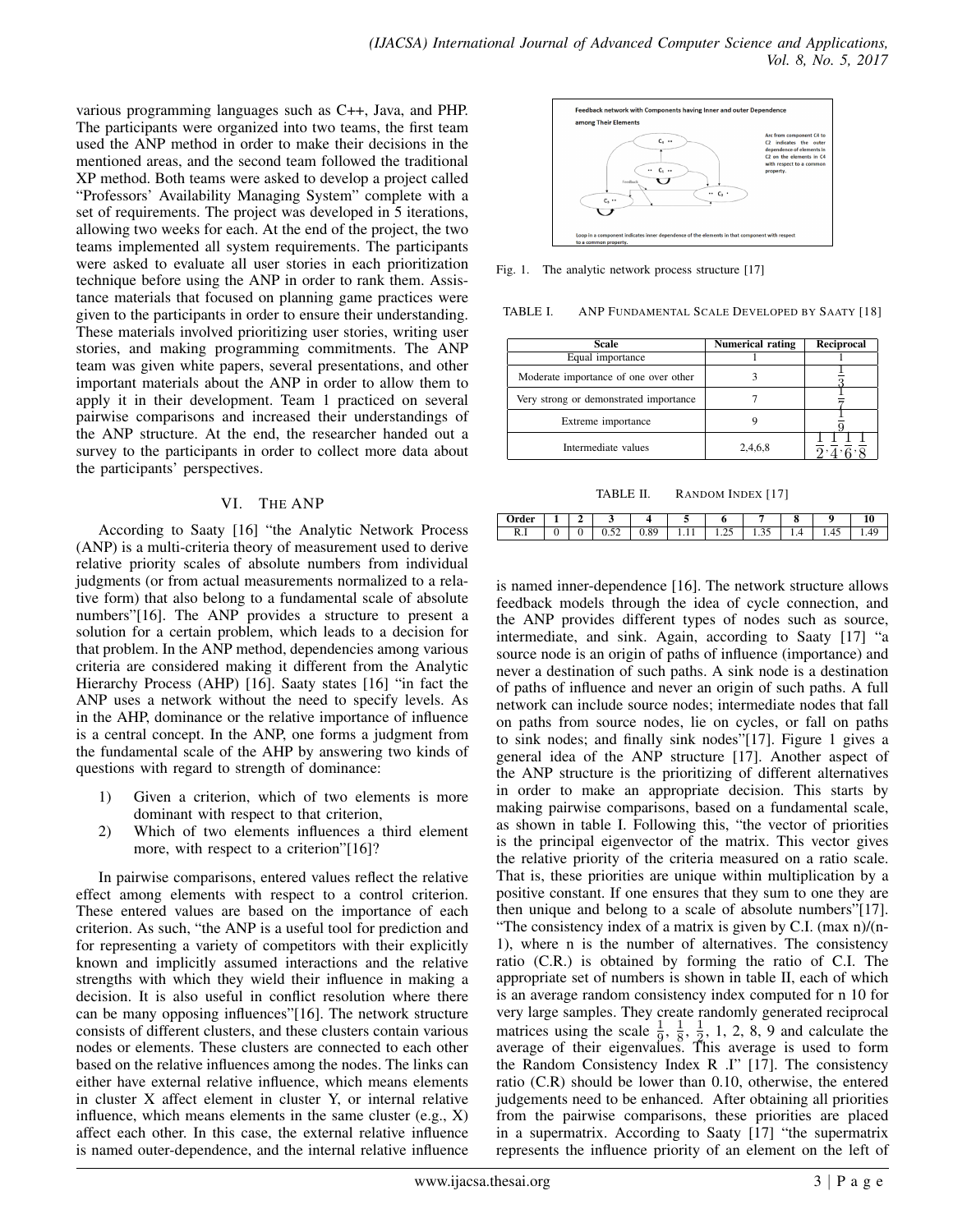

Fig. 2. The Super-matrix of a network [17]

the matrix on an element at the top of the matrix with respect to a particular control criterion. A supermatrix along with an example of one of its general entry matrices is shown in figure 2. The component C1 in the supermatrix includes all priority vectors derived for nodes that are parent nodes in the C1 cluster"[17].

#### VII. PRIORITIZATION METHODS

There are several prioritization techniques that can be used to prioritize user stories. In this paper, the commonly used methods are selected as alternatives, which can be summarized as follows:

#### 1) Top-Ten Requirements:

This method is based on selecting ten requirements that are considered most important by customers, ignoring the internal order of the selected requirements [19]. This is significant in resolving any conflict between the customers. More than ten main requirements can be achieved by any stakeholder, but the challenge is that some stakeholders might not be able to specify their top priorities. This technique is more appropriate for stakeholders who have equal importance.

## 2) Cumulative Voting (The 100-Dollar Test)

The 100-Dollar Test technique, expalined by Leffingwell and Widrig [20], is simple and straightforward. The stakeholders have 100 imaginary units (money, hours, etc.) to spread among the requirements. Regnell *et al.* [21] suggested using the amount of \$100 units (1,000, 10,000 or 100,000) if the number of requirements is too high, in order to give the stakeholders greater freedom in the prioritization. Stakeholders count the total for each requirement after spreading the units across the requirements and prioritize the requirements based on the highest total.

## 3) Relative Weighting

This method assesses each requirement according to its impact of being present or absent in the project. Each requirement is evaluated on a scale of 0 to 9, where 0 indicates low influence and 9 indicates a high influence. Each feature is given a value by the stakeholders for having it as well as a penalty for not having it. Then, the stakeholders count the value of each requirement in comparison to the entire requirements in order to obtain the relative value. Similarly, the stakeholders evaluate the cost for each requirement in comparison to the entire requirements in order to obtain the relative cost. In the end, the priority is given by dividing the relative value by the relative cost [22].

## 4) Kano Model

In 1987, the Kano method was founded by Noriako Kano in order to organize the requirements into five groups based on asking two questions [23]:

- a) "Functional question: How do you feel if this feature is present?"
- b) "Dysfunctional question: How do you feel if this feature in NOT present?"

From the five options below, the customer has to select one answer for each question [24]:

- a) I like it.
- b) I expect it.
- c) I'm natural.
- d) I can tolerate it.
- e) I dislike it.

# 5) MoSCoW

This method prioritizes the requirements based on values from the customer's point of view. The requirements are organized into four categories as follows [25]:

- M: Must have this attribute. This is not negotiable, and without it the project is considered a failure.
- S: Should have this attribute. If possible, in order to satisfy the customer. However, the project is not considered a failure regarding its absence.
- C: Could have this attribute if it does not influence anything else. This is less critical, and it is nice to have.
- W: Won't have it now, but would like to have in the future.

## VIII. PROPOSED CRITERIA FOR RANKING

To rank each prioritization technique, it is important to identify the criteria that affect the ranking process. These criteria are compared to show their interdependences and are compared with respect to each alternative or prioritization technique. The prioritization techniques are compared with respect to the criteria in order to show the feedback in relation to the ranking process. In this paper, four criteria are proposed for ranking the prioritization techniques; however, different studies might apply the same methodology with different criteria. These four criteria are:

- 1) Accuracy: Which prioritization technique gives the most accurate outcomes?
- 2) Simplicity: What is the simplest prioritization method to understand and to apply?
- 3) Collaboration: Which prioritization method has the highest degree of collaboration between the team members?
- 4) Time: Which prioritization method saves the time when prioritizing the user stories?

#### IX. ANP STRUCTURE FOR RANKING PRIORITIZATION METHODS

Structuring the problem in a network is the first step in the analytic network process. The network consists of three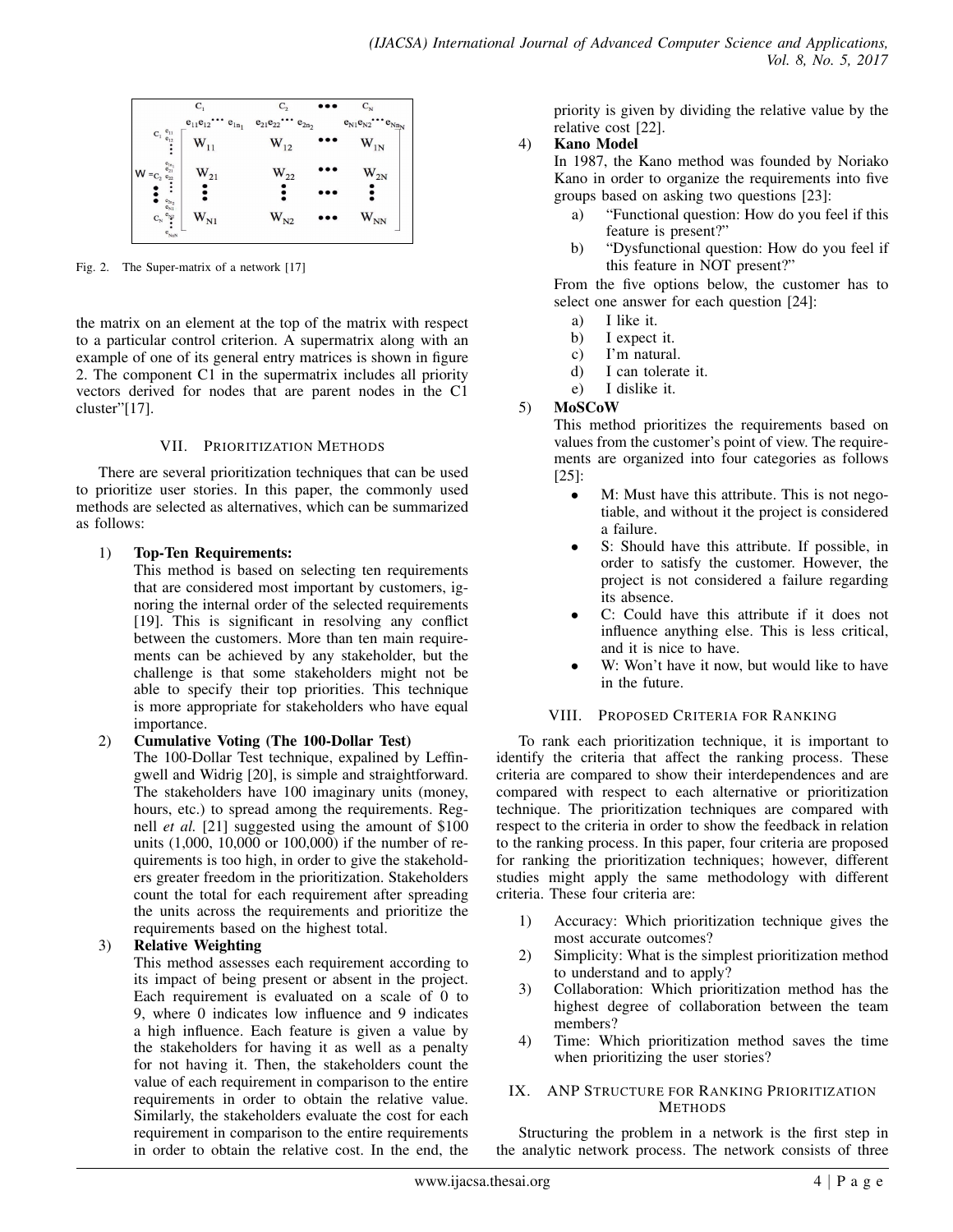

Fig. 3. ANP network for ranking the prioritization methods

clusters. Ranking the prioritization methods is the objective cluster. The criteria cluster includes the following nodes: accuracy, simplicity, time and collaboration. The alternatives cluster includes the following nodes: Top-Ten Requirements, MoSCoW, Relative Weighting, Kano Model, and 100-Dollar **Test** 

Figure 3 shows the ANP network for ranking the prioritization techniques. Next, the suitable ANP tables were generated, and all ANP team members received the tables. The ANP team was asked to fill out the pairwise comparisons based on the ANP fundamental scale that was described previously. General information, such as member's experience and programming level, was collected in each cover page. The ANP participants were also asked to compare the criteria among each other with respect to each prioritization method. The participants then used a matrix in order to compare the selected criteria.

Appropriately, the participants were asked to use the prioritization techniques during the whole project development in order to practice the advantages and disadvantages of each technique. After that, the participants evaluated each prioritization technique based on the four criteria. This was achieved, by giving the participants the suitable ANP tables and other supporting materials that mentioned above.

The participants first evaluated the four prioritization criteria with respect to each prioritization method using the Saaty scale that was described in I. Example of the participants questions is:

With respect to MoSCoW which criterion is more important, collaboration or simplicity and by how much?

After completing the criteria evaluation, the participants then compared the prioritization methods with respect to each criterion. Example of questions for the participants is:

With respect to simplicity: which method is simplest, Kano Model or Relative Weighting and by how much?

The same comparisons and questions were done again for all prioritization techniques and criteria.

## X. FINDINGS AND RESULTS

The prioritization methods were evaluated by each participant in Team 1 according to the mentioned criteria. The Super Decision software [26] was used to count the aggregation results for the ANP team.

TABLE III. PRIORITIZATION TECHNIQES

| <b>Methods</b>              | Scores $(\%)$ |
|-----------------------------|---------------|
| Kano Model                  | 43.23%        |
| <b>Top-Ten Requirements</b> | 22.20%        |
| <b>Relative Weighting</b>   | 14.60%        |
| MoSCoW                      | 10.70 %       |
| 100-Dollar Test             | $9.25\%$      |



Fig. 4. The importance of the criteria by Team 1

TABLE IV. PRIORITIZATION METHODS RANKING BY TEAM 2

| <b>Ranking</b> | <b>Methods</b>       |
|----------------|----------------------|
|                | MoSCoW               |
|                | Top-Ten Requirements |
|                | Kano Model           |
|                | 100-Dollar Test      |
|                | Relative Weighting   |

TABLE V. THE IMPORTANCE OF THE CRITERIA BY TEAM 2

| Ranking | Criteria      |
|---------|---------------|
|         | Collaboration |
|         | Time          |
|         | Accuracy      |
|         | Simplicity    |

For Team 1, according to the criteria, the ranking for the prioritization methods was as follows: First: Kano Model, second: Top-Ten Requirements, third: Relative Weighting, fourth: MoSCoW, and fifth: 100-Dollar Test. Table 3 shows these results. Using the Super Decision Software, we were able to analyse he importance of each criterion based on all prioritization techniques, which was as follows: First: simplicity, second: collaboration, third: time, and fourth: accuracy. Figure 4 exhibits these findings. For Team 2, the participants were asked to follow the traditional method in their decisions and therefore were asked to document each step in their process in terms of how and why the decision was made. Most of their decisions were made based on deep discussions and voting. Team 2 results show that MoSCoW technique was given the highest rank among the prioritization techniques. Table IV displays the prioritization methods ranking by Team 2. In addition, by asking Team 2 what was the most important factor for ranking the prioritization techniques, they ranked collaboration at the top. Table V shows the ranking of the criteria by Team 2.

## XI. OBSERVATIONS

## *A. ANP Ranking Results*

With respect to the four criteria, Team 1 ranked kano model technique as the highest prioritization technique. They ranked the top-ten requirements technique second. The relative weighting technique was ranked in the third position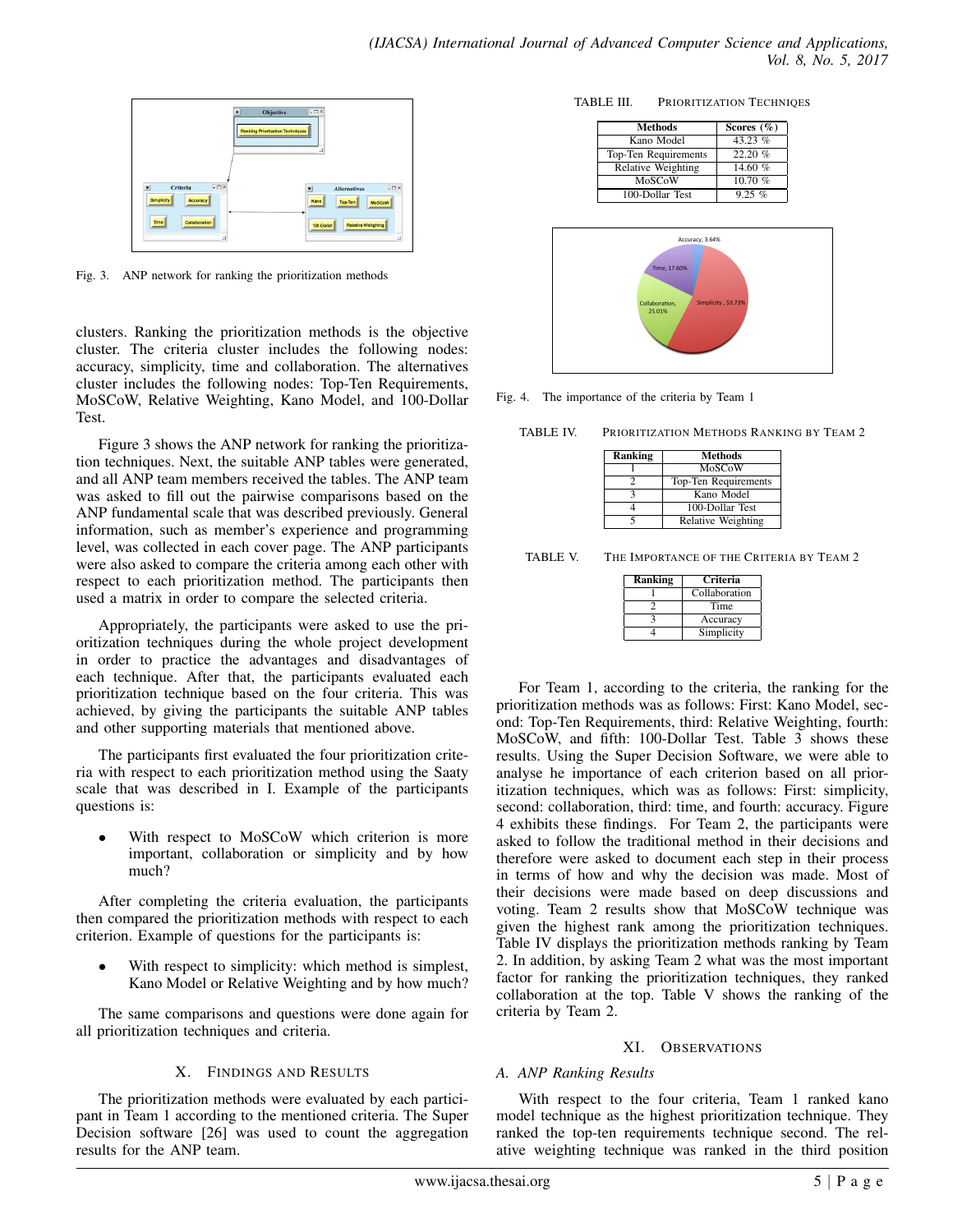and MoSCoW and 100-dollar test were the fourth and fifth positions respectively. Team 2 ranked MoSCoW technique as the highest prioritization technique based on the traditional method of XP. Similar to Team 1, Team 2 ranked top-ten requirements technique at the second position followed by kano model at the third position. 100-dollar test and relative weighting techniques were ranked at the fourth and fifth positions respectively. Moreover, by asking Team 2 members about the most important criteria, the team members gave the collaboration factor the highest importance, while simplicity was considered the less important factor. In contrast, Team 1 considered simplicity as the highest important factor, and collaboration factor was in the second position.

When considering each criterion individually, it was noted that the 100-dollar test technique was given the top score in terms of accuracy by Team 1. The kano model was ranked as the highest with respect to time, simplicity, and collaboration. However, Team 2 ranked MoSCoW technique as the highest with respect to time criterion.

These results show options that were made by each team. Rankings were completed individually, however, the group was consistent in the consistency rates.

# *B. Interview Results*

After completing the project, the results of the ANP evaluation for ranking the prioritization methods were shown to the participants in order to conduct the interviews. Not all results were as expected and some findings were surprising. The interviews involved open-ended questions in order to collect the participants' perspectives about the ANP, their perspectives on its benefits and disadvantages in XP, as well to collect their opinions about the best application for ANP in XP among all mentioned practices. The collected data was comprised of handwritten notes from the interviews.

The interview results show positive comments from the participants regarding the ANP. The ANP was a helpful tool in solving conflict perspectives, and encouraged each team member to participate in making decisions. The main concern was the time it took during the ANP evaluation, and the number of pairwise comparisons. Another recommendation was applying the ANP in more XP practices and studying the effects. All ANP team members recommended using ANP in their future XP projects.

On the other hand, Team 2 was not completely satisfied with the process of their decisions. Some of the team members complained about that the most experience member had more voting weight than others, which lead them to follow decisions that they may not like. Another issue is that the ANP allowed us to know the difference between each ranking position in a percentage; however, Team 2 could not specified the amount of difference between each ranked technique and criterion.

# *C. Questionnaires*

Questionnaires were distributed among the participants in order to collect their experiences and viewpoints with ANP. The given questionnaires consisted of two sections. The first section included questions about ANP as a ranking and decision tool, such as capturing the needed information, goodness of the decision structure, clarity of criteria involved, and clarity of alternatives involved. The second section included questions about the benefits of each extreme programming practice, and the students' satisfaction, such as enhancing the team communication, clarifying the ranking problem, creating positive discussion and learning chances, team performance, and satisfaction of the final results of the ANP. In this study, a seven-point Likert scale was used in order to determine the acceptability level of the ANP tool as follows:

- 1) Totally unacceptable.
- 2) Unacceptable.
- 3) Slightly unacceptable.
- 4) Neutral.
- 5) Slightly acceptable.
- 6) Acceptable.
- 7) Perfectly Acceptable.

After completing the questionnaire, the same steps were followed as in [27] in order to aggregate the collected data and display the total acceptability percentage. The total acceptability percentage can be obtained as follows:

The total acceptability percentage (TAP)= the average score x 100 7 .

Where the average score  $=$  the sum of all scores given by team members / number of the team members.

The following percentages show the level of acceptability for the ANP as a ranking and decision tool:

- Enhancing team communication: 75 %.
- Maximizing team performance: 77 %.
- Supporting positive discussion and learning chances: 72 %.
- Clearing up conflict perspectives among the team members: 89 %.
- Defining the ranking problem: 93 %.
- Satisfaction of the ANP final results 71 %.

From different data sources, the data was collected. By comparing the collected data with the study propositions based on the interpretation of the criteria that was mentioned above, we will analysis this collected data. The followings are the study propositions and their answers:

- For the first proposition, we can see that both the alternatives and criteria are structured sufficiently, and considered in figure 3. Also, the accomplish results and objectives of the ANP use in ranking the prioritization methods can be seen in table III, which exhibited the ranking of the ANP team for the XP prioritization techniques, and kano model was ranked as the highest.
- The questionnaire statement 'satisfaction of the ANP final results' supported the second proposition, and the feedback of this was positive, which is 71 %. Moreover, the statement ' clearing up conflict perspectives among the team members' supported the third initial proposition, and the score was 89 %.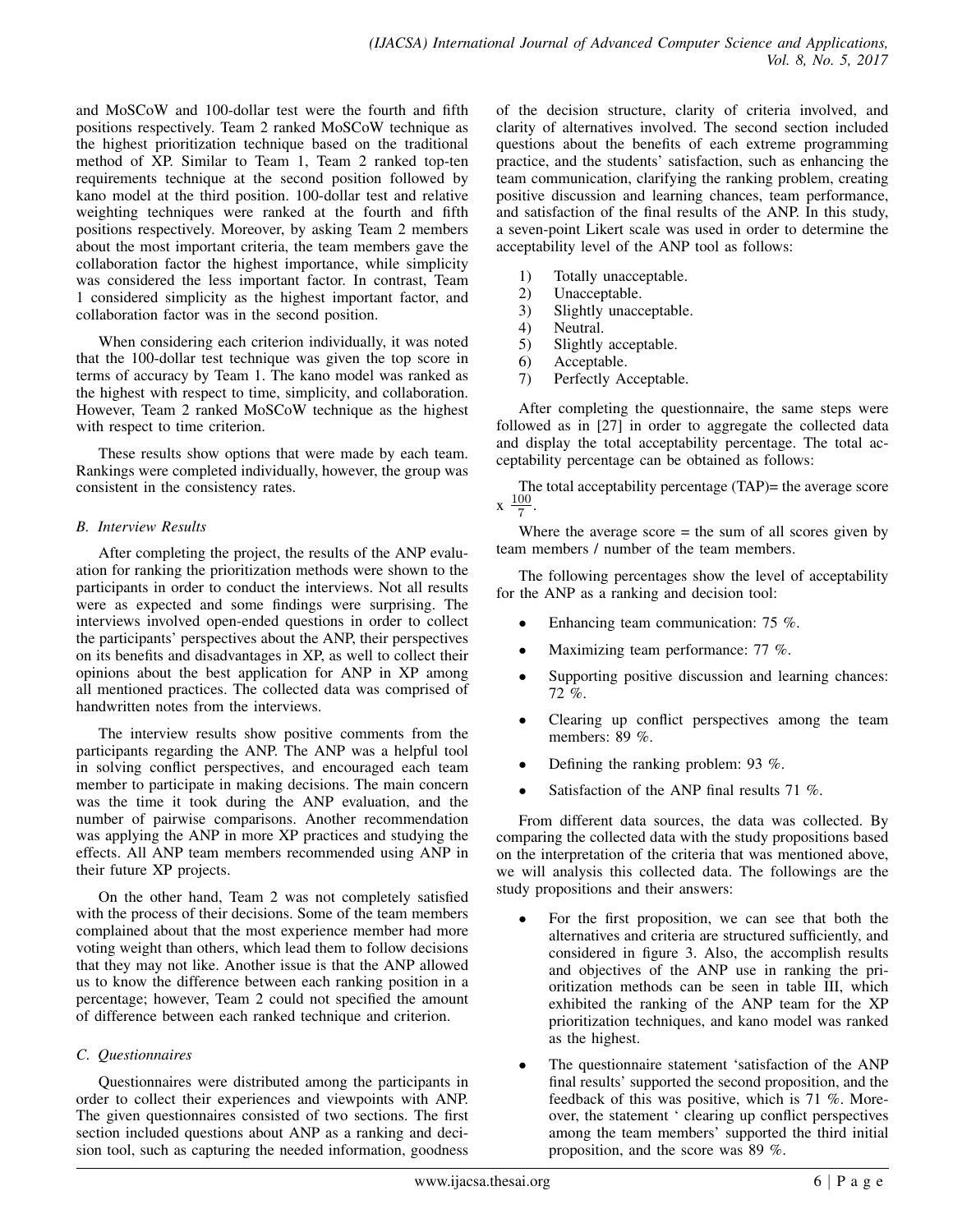#### XII. VALIDITY

In this section, related threats to the validity are explained. These threats are construct validity, external validity, internal validity, and reliability. Several researchers emphasized that case studies are difficult to analyze due to biases and validity threats as described in [28] "empirical studies in general and case studies in particular are prone to biases and validity threats that make it difficult to control the quality of the study to generalize its results" [28].

#### *A. Construct Validity*

Construct validity ensures that "the treatment reflects the construct of the cause well, and the outcome reflects the construct of the effect well" [29]. It deals with matching the concept being researched and studied, to the specific measurements. The small number of participants is the main threat to this case study.

Using various methods to ensure the validity of the results reduced this threat. Some of these methods are:

- Data triangulation: a major advantage of case study is the opportunity to use several sources of evidence [30]. An evidence chain is built through using interviews and surveys with various types of participants with different skills and experience levels, and the use of participants' comments and many observations. Therefore, a valid conclusion can be reached.
- Methodological triangulation: engaging a combination of research methods such as conducting an XP project to serve the study purpose, surveys, results of ANP pairwise comparisons, researchers' observations, and interviews.
- Member checking: showing the findings to the participants is recommended. This concern was addressed by presenting the final findings to all students in order to guarantee the accuracy of the study and to avoid researcher bias.

## *B. Internal Validity*

Internal validity is about making sure the outcome is caused by the treatment (the effect). This type of validity is only related to explanatory case study. This issue may be addressed by linking all data sources regarding the research questions, and linking the research questions to research propositions.

## *C. External Validity*

External validity ensures the relationship between the construct and the effect in order to guarantee that the experiment will be generalized to a different scope [29]. In this study, additional case study will be need to be conducted in different environments such as industry in order to involve more experts from the field. Conducting such a case study will help in comparing the various results and findings from different environments. Future work will add to increased external validity.

#### *D. Reliability*

Reliability deals with the procedure of data collection and findings. Similar conclusions and results should be arrived by other researchers when following the same procedure. This can be done through the availability of same research questions, data collection, and case studies designed by other researchers.

#### XIII. CONCLUSION

After applying the ANP with extreme programming in order to rank the most popular user story prioritization techniques, the participants found that the ANP was a beneficial tool to assist stakeholders in ranking the prioritization methods. Specifying the related criteria such as simplicity, collaboration, accuracy, and time, that affect the prioritization methods might benefit the XP team members. The kano model technique was the most preferred method for the ANP team in this case study. The ANP team also, considered simplicity as the most important criterion. The traditional XP team, on the other hand, ranked MoSCoW method as the top alternative and the team considered collaboration as the most important criterion.

Using the ANP tool, the XP team was able to evaluate each prioritization method with respect to different aspects. Moreover, the ANP allowed us to specify the difference between each element in our model by a percentage, while the traditional XP team were not be able to do that. Furthermore, the traditional team ranked the prioritization methods by considering only time criterion without considering the other criteria in their decision. However, the ANP allowed Team 1 to rank the alternatives based on a multi criteria decision making approach, which helped the team to rank the alternatives with considering different aspects. The ANP helped the team members resolve conflicts based on a structured approach grounded in scientific principles. The ANP ended up simplifying decision making, which maximized the effect of the software being developed. Given the participants' background and their reaction to the results from this case study, we believe that this protocol can be transferred into industry. Thus, we look forward to extending this approach to an industrial case.

#### ACKNOWLEDGMENT

Aljuhani's research is supported by the Saudi Cultural Bureau in Canada and Taibah University.

#### **REFERENCES**

- [1] M. Cohn, "Advantages of user stories for requirements," *InformIT Network*, 2004.
- [2] K. E. Wiegers, "Software requirements: Practical techniques for gathering and managing requirements," 2003.
- [3] C. Wohlin and A. Aurum, "What is important when deciding to include a software requirement in a project or release?" in *2005 International Symposium on Empirical Software Engineering, 2005.* IEEE, 2005, pp. 10–pp.
- [4] G. Hoff, A. Fruhling, and K. Ward, "Requirement prioritization decision factors for agile development environments," *AMCIS 2008 Proceedings*, p. 66, 2008.
- [5] E. Horowitz and B. W. Boehm, *Practical strategies for developing large software systems*. Addison-Wesley Reading, Ma, 1975.
- [6] D. Firesmith, "Prioritizing requirements." *Journal of Object Technology*, vol. 3, no. 8, pp. 35–48, 2004.